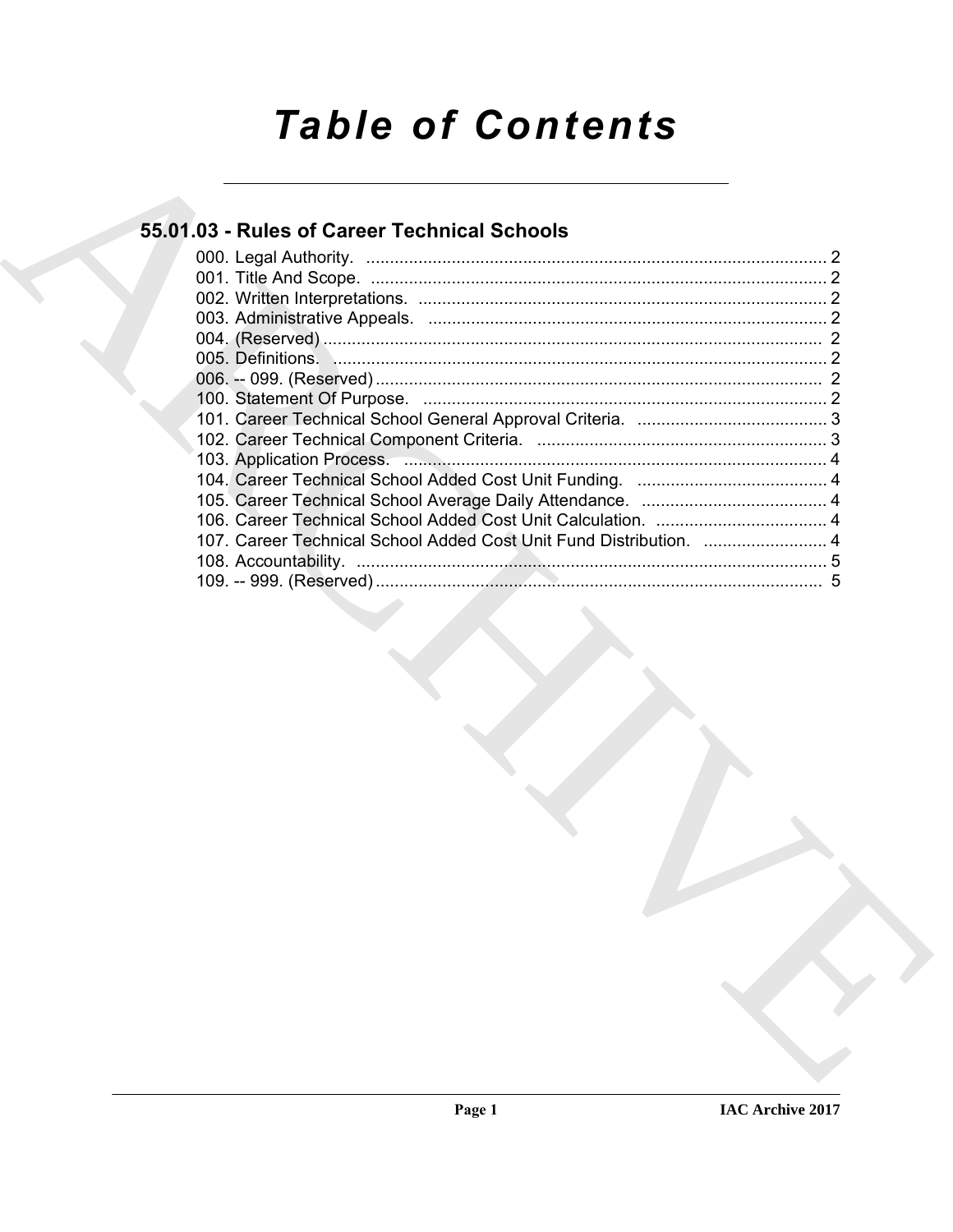#### **IDAPA 55 TITLE 01 CHAPTER 03**

# **55.01.03 - RULES OF CAREER TECHNICAL SCHOOLS**

### <span id="page-1-1"></span><span id="page-1-0"></span>**000. LEGAL AUTHORITY.**

The State Board of Education is designated as the State Board for Career Technical Education and is responsible to execute the laws of the state of Idaho relative to career technical education, administer state and federal funds, and through the administrator of the State Division of Career Technical Education, coordinate all efforts in career technical education (Section 33-2202 through 33-2212, Idaho Code). (3-30-01) technical education (Section 33-2202 through 33-2212, Idaho Code).

### <span id="page-1-2"></span>**001. TITLE AND SCOPE.**

**01.** Title. The rules shall be cited as IDAPA 55.01.03, "Rules of Career Technical Schools." (3-30-01)

**02.** Scope. These rules serve the administration of Career Technical Education in Idaho and define the State Division of Career Technical Education. (3-30-01) duties of the State Division of Career Technical Education.

#### <span id="page-1-3"></span>**002. WRITTEN INTERPRETATIONS.**

Written interpretations of these rules, if any, are on file at the office of the State Division of Career Technical Education. (3-30-01)  $\mu$  Education.  $(3-30-01)$ 

#### <span id="page-1-4"></span>**003. ADMINISTRATIVE APPEALS.**

All appeals under these rules shall be conducted pursuant to the procedures set forth by the State Board of Career<br>(3-30-01) Technical Education.

# <span id="page-1-5"></span>**004. (RESERVED)**

#### <span id="page-1-9"></span><span id="page-1-6"></span>**005. DEFINITIONS.**

<span id="page-1-10"></span>**01. Attendance Zones**. For purposes of Section 33-1002G, Idaho Code, each high school is classified as an attendance zone. The attendance zone requirement can be met by having students from at least two (2) high school zones within a district or at least two (2) high school zones in different districts participate in the career technical school. A minimum of fifteen percent (15%) of the total student body must reside in attendance zones apart from the attendance zone of the majority of students. Cooperative Service Agencies must meet the fifteen percent (15%) attendance criteria on a program-by-program basis. (3-30-01)

<span id="page-1-12"></span>**02. Dual Credit**. Pursuant to Section 33-5109, Idaho Code, dual credit may be granted for Advanced Placement, College Level Examination Program, or Tech Prep class offerings that are approved through an accredited institution of higher education. This does not have to be a one (1) credit for one (1) credit articulation. Competencies from multiple classes can count toward postsecondary credit/credits. (3-30-01)

<span id="page-1-13"></span><span id="page-1-11"></span>**03. Field Experience**. Paid or unpaid work experience such as business/industry internship, clinical experience, supervised occupational experience, job placement, school-based enterprise, or similar work experience setting. The field experience must be of sufficient duration and depth to add to the technical competencies of the student. (3-30-01) student. (3-30-01)

**SEARCH CONTROLLARES CONTROLLARES CONTROLLARES (SEARCH CONTROLLARES CONTROLLARES CONTROLLARES CONTROLLARES CONTROLLARES (SEARCH CONTROLLARES CONTROLLARES CONTROLLARES CONTROLLARES (SEARCH CONTROLLARES CONTROLLARES CONTROL 04. Career Technical Schools**. Schools designed to provide high-end, state-of-the-art technical programs that foster quality technical education at the secondary level. Programs and services are directly related to the preparation of high school students for employment in current or emerging occupations that require other than a baccalaureate or advanced degree. These schools are closely linked to postsecondary education, thereby avoiding redundancy and maintaining rigor. They are also closely linked to current business and industry standards to ensure<br>(3-30-01)<br>(3-30-01) relevance and quality.

<span id="page-1-7"></span>**006. -- 099. (RESERVED)**

### <span id="page-1-8"></span>**100. STATEMENT OF PURPOSE.**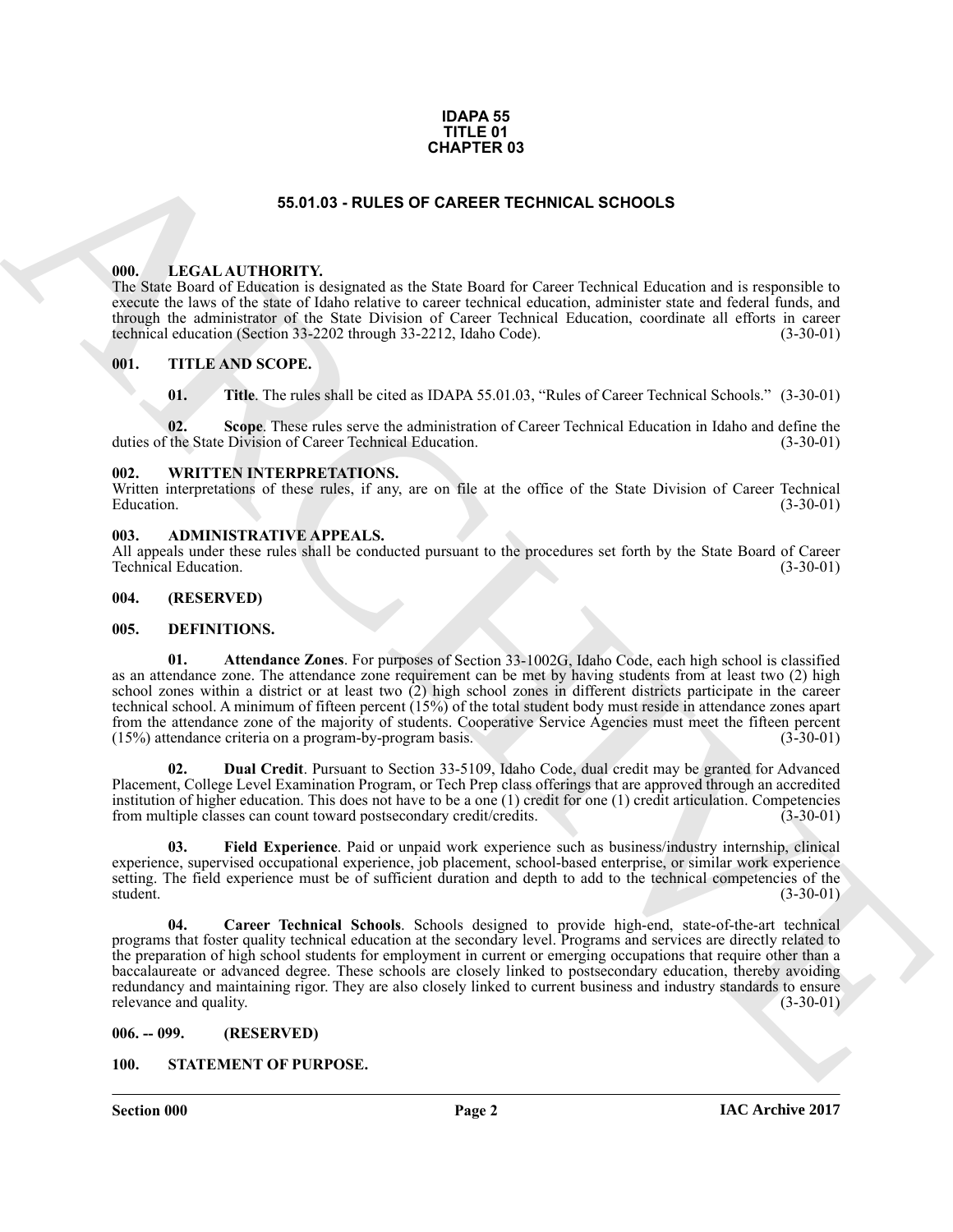## *IDAHO ADMINISTRATIVE CODE IDAPA 55.01.03 Division of Career Technical Education*

# <span id="page-2-5"></span><span id="page-2-0"></span>**101. CAREER TECHNICAL SCHOOL GENERAL APPROVAL CRITERIA.**

<span id="page-2-9"></span><span id="page-2-6"></span>

| 01. | <b>High School Attendance Zones.</b> Two (2) or more high school attendance zones. | $(3-30-01)$ |
|-----|------------------------------------------------------------------------------------|-------------|
| 02. | <b>Dual Credit</b> .                                                               | $(3-30-01)$ |

- <span id="page-2-7"></span>**03. Field Experience**. (3-30-01)
- <span id="page-2-10"></span><span id="page-2-8"></span><span id="page-2-4"></span>**04. Funded as a Separate School**. (3-30-01)

# <span id="page-2-3"></span><span id="page-2-2"></span><span id="page-2-1"></span>**102. CAREER TECHNICAL COMPONENT CRITERIA.**

|                              |                                                                                                       | <b>Division of Career Technical Education</b>                                                                                                                                                                                                                                                                                                                                                                 | <b>Rules of Career Technical Schools</b> |             |
|------------------------------|-------------------------------------------------------------------------------------------------------|---------------------------------------------------------------------------------------------------------------------------------------------------------------------------------------------------------------------------------------------------------------------------------------------------------------------------------------------------------------------------------------------------------------|------------------------------------------|-------------|
|                              |                                                                                                       | The purpose of this rule is to clearly define general implementation criteria, the criteria for approval for funding, the<br>added cost unit calculation, the procedure to follow in calculating average daily attendance (ADA), the process to<br>follow for fund distribution, and program accountability for Idaho Career Technical Schools.                                                               |                                          | $(3-30-01)$ |
| 101.                         |                                                                                                       | CAREER TECHNICAL SCHOOL GENERAL APPROVAL CRITERIA.<br>For approval, applying districts/consortiums must meet at least four (4) of the five (5) criteria listed in Section 33-<br>1002G, Idaho Code. Approval criteria:                                                                                                                                                                                        |                                          | $(3-30-01)$ |
|                              | 01.                                                                                                   | High School Attendance Zones. Two (2) or more high school attendance zones.                                                                                                                                                                                                                                                                                                                                   |                                          | $(3-30-01)$ |
|                              | 02.                                                                                                   | <b>Dual Credit.</b>                                                                                                                                                                                                                                                                                                                                                                                           |                                          | $(3-30-01)$ |
|                              | 03.                                                                                                   | <b>Field Experience.</b>                                                                                                                                                                                                                                                                                                                                                                                      |                                          | $(3-30-01)$ |
|                              | 04.                                                                                                   | <b>Funded as a Separate School.</b>                                                                                                                                                                                                                                                                                                                                                                           |                                          | $(3-30-01)$ |
|                              | 05.                                                                                                   | Separate Site or Cooperative Service Agency. Located at a separate site or approved by the State<br>Board of Education as a cooperative service agency.                                                                                                                                                                                                                                                       |                                          | $(3-30-01)$ |
| 102.                         |                                                                                                       | CAREER TECHNICAL COMPONENT CRITERIA.                                                                                                                                                                                                                                                                                                                                                                          |                                          |             |
|                              | 01.                                                                                                   | Program Criteria. Career technical schools are intended to deliver high-end technical education<br>programs that go beyond the scope of traditional career technical education. The lab should be appropriately designed<br>for the type of program and the number of students enrolled. The program should have state-of-the-art equipment,<br>current technology and strong links to business and industry. |                                          | $(3-30-01)$ |
|                              | 02.                                                                                                   | Career Technical School Program. Each program of a career technical school shall:                                                                                                                                                                                                                                                                                                                             |                                          | $(3-30-01)$ |
|                              | a.                                                                                                    | Be based on industry standards that are measurable using a competency-based evaluation system.                                                                                                                                                                                                                                                                                                                |                                          | $(3-30-01)$ |
|                              | b.                                                                                                    | Demonstrate a responsiveness to students' needs and to labor market needs.                                                                                                                                                                                                                                                                                                                                    |                                          | $(3-30-01)$ |
|                              | c.                                                                                                    | Contain a sequence of instruction that follows a set of industry competencies.                                                                                                                                                                                                                                                                                                                                |                                          | $(3-30-01)$ |
|                              | d.                                                                                                    | Reinforce basic and advanced academic skills.                                                                                                                                                                                                                                                                                                                                                                 |                                          | $(3-30-01)$ |
| e.<br>a Tech Prep agreement. | Have at least one (1) dual credit technical course or be approved for postsecondary credit as part of |                                                                                                                                                                                                                                                                                                                                                                                                               | $(3-30-01)$                              |             |
|                              | f.                                                                                                    | Promote access and equity for all students and school personnel.                                                                                                                                                                                                                                                                                                                                              |                                          | $(3-30-01)$ |
| committee.                   | g.                                                                                                    | Incorporate active input from an appropriately qualified business/industry technical advisory                                                                                                                                                                                                                                                                                                                 |                                          | $(3-30-01)$ |
|                              | h.<br>industry technologies.                                                                          | Ensure that all programs implement instructional delivery methods that use current teaching and                                                                                                                                                                                                                                                                                                               |                                          | $(3-30-01)$ |
|                              |                                                                                                       | Employ instructors who hold career technical certification to teach the occupation and who also<br>hold a related industry-based credential or equivalent.                                                                                                                                                                                                                                                    |                                          | $(3-30-01)$ |
|                              | j.                                                                                                    | Promote the development of leadership, interpersonal and other cross-functional workplace skills<br>through career technical student organizations or other appropriate means.                                                                                                                                                                                                                                |                                          | $(3-30-01)$ |
|                              | k.                                                                                                    | Ensure that the instructional setting is appropriate and effective regarding:                                                                                                                                                                                                                                                                                                                                 |                                          | $(3-30-01)$ |
|                              | $\mathbf{i}$ .                                                                                        | Student-teacher ratios.                                                                                                                                                                                                                                                                                                                                                                                       |                                          | $(3-30-01)$ |

| Ensure that the instructional setting is appropriate and effective regarding: | $(3-30-01)$ |
|-------------------------------------------------------------------------------|-------------|
| Student-teacher ratios.                                                       | $(3-30-01)$ |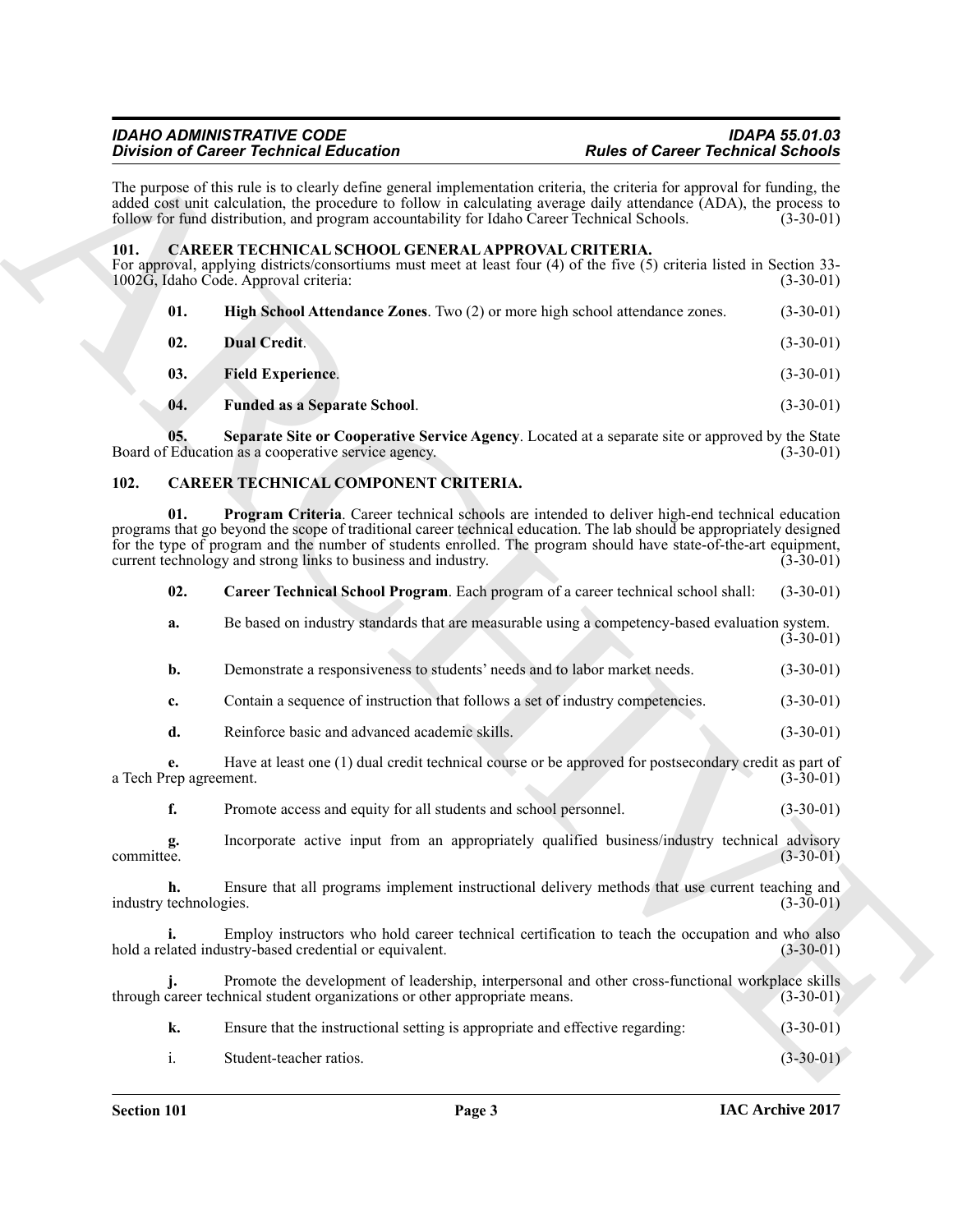|                           | <b>Division of Career Technical Education</b>                                                                                                                     | <b>Rules of Career Technical Schools</b>                                                                                                                                                                                                                                                                                                                                                                                                                                                           |
|---------------------------|-------------------------------------------------------------------------------------------------------------------------------------------------------------------|----------------------------------------------------------------------------------------------------------------------------------------------------------------------------------------------------------------------------------------------------------------------------------------------------------------------------------------------------------------------------------------------------------------------------------------------------------------------------------------------------|
| ii.                       | Number of lab work stations.                                                                                                                                      | $(3-30-01)$                                                                                                                                                                                                                                                                                                                                                                                                                                                                                        |
| iii.                      | Number of quality work-experience sites.                                                                                                                          | $(3-30-01)$                                                                                                                                                                                                                                                                                                                                                                                                                                                                                        |
| 1V.                       | Safety.                                                                                                                                                           | $(3-30-01)$                                                                                                                                                                                                                                                                                                                                                                                                                                                                                        |
| V.                        | Work-experience agreements.                                                                                                                                       | $(3-30-01)$                                                                                                                                                                                                                                                                                                                                                                                                                                                                                        |
| vi.                       | Facility maintenance.                                                                                                                                             | $(3-30-01)$                                                                                                                                                                                                                                                                                                                                                                                                                                                                                        |
| 103.                      | <b>APPLICATION PROCESS.</b><br>or before the first Friday in July for the following fiscal year.                                                                  | Applications for career technical school funding must be received by the Division of Career Technical Education on<br>$(3-30-01)$                                                                                                                                                                                                                                                                                                                                                                  |
| 104.<br>technical school. | CAREER TECHNICAL SCHOOL ADDED COST UNIT FUNDING.                                                                                                                  | Section 33-1002G, Idaho Code, provides school districts an opportunity to establish career technical schools that<br>qualify for funding appropriated for the specific purpose of supporting the added cost of career technical schools. The<br>funds are appropriated to the State Board for Career Technical Education to be expended by the Division of Career<br>Technical Education. Funding is based on the average daily attendance (ADA) of students enrolled in the career<br>$(3-30-01)$ |
| 105.                      | CAREER TECHNICAL SCHOOL AVERAGE DAILY ATTENDANCE.<br>combined to calculate the ADA for the career technical school.                                               | The Division of Career Technical Education shall use the enrollment reports sent to the State Department of<br>Education to calculate career technical school average daily attendance (ADA) in accordance with applicable laws<br>and rules (Section 33-1002, Idaho Code). Students in attendance at a qualifying career technical school shall be<br>reported as aggregate hours and/or aggregate attendance. The aggregate hours and aggregate attendance will be<br>$(3-30-01)$                |
| 01.                       | per day shall be added together and reported as weekly aggregate hours.                                                                                           | Aggregate Hours. The daily hours of all students who attend less than two and one-half (2.5) hours<br>$(3-30-01)$                                                                                                                                                                                                                                                                                                                                                                                  |
| 02.                       | be reported as aggregate attendance.                                                                                                                              | <b>Aggregate Attendance</b> . Students attending more than two and one-half $(2.5)$ hours per day are to<br>$(3-30-01)$                                                                                                                                                                                                                                                                                                                                                                            |
| 106.                      | CAREER TECHNICAL SCHOOL ADDED COST UNIT CALCULATION.<br>the basis for added cost unit funding.                                                                    | The Division of Career Technical Education shall use the career technical school average daily attendance (ADA) as<br>$(3-30-01)$                                                                                                                                                                                                                                                                                                                                                                  |
| 01.                       | distribution factors found in the Public School Support Program.                                                                                                  | State Support Unit Value. The added cost support unit value shall be based on state salary-based<br>apportionment, state paid employee benefits (less state unemployment), base support, and safe environment<br>$(3-30-01)$                                                                                                                                                                                                                                                                       |
| 02.<br>Idaho Code.        |                                                                                                                                                                   | Support Unit Divisor. Added cost support units for career technical schools shall be calculated by<br>using the secondary support unit attendance divisor of eighteen and one-half $(18.5)$ as shown in Section 33-1002(6),<br>$(3-30-01)$                                                                                                                                                                                                                                                         |
| 03.<br>school.            |                                                                                                                                                                   | Added Cost Support Factor. The added cost support factor for career technical schools shall be<br>calculated by multiplying point thirty-three (.33) times the added cost support units generated in the career technical<br>$(3-30-01)$                                                                                                                                                                                                                                                           |
|                           |                                                                                                                                                                   |                                                                                                                                                                                                                                                                                                                                                                                                                                                                                                    |
| 04.                       | <b>Estimated Reimbursement</b> . The estimated reimbursement shall be calculated by multiplying the<br>state support unit value by the added cost support factor. | $(3-30-01)$                                                                                                                                                                                                                                                                                                                                                                                                                                                                                        |

# <span id="page-3-5"></span><span id="page-3-0"></span>**103. APPLICATION PROCESS.**

## <span id="page-3-12"></span><span id="page-3-1"></span>**104. CAREER TECHNICAL SCHOOL ADDED COST UNIT FUNDING.**

# <span id="page-3-15"></span><span id="page-3-13"></span><span id="page-3-2"></span>**105. CAREER TECHNICAL SCHOOL AVERAGE DAILY ATTENDANCE.**

# <span id="page-3-14"></span><span id="page-3-10"></span><span id="page-3-9"></span><span id="page-3-6"></span><span id="page-3-3"></span>**106. CAREER TECHNICAL SCHOOL ADDED COST UNIT CALCULATION.**

# <span id="page-3-11"></span><span id="page-3-8"></span><span id="page-3-7"></span><span id="page-3-4"></span>**107. CAREER TECHNICAL SCHOOL ADDED COST UNIT FUND DISTRIBUTION.**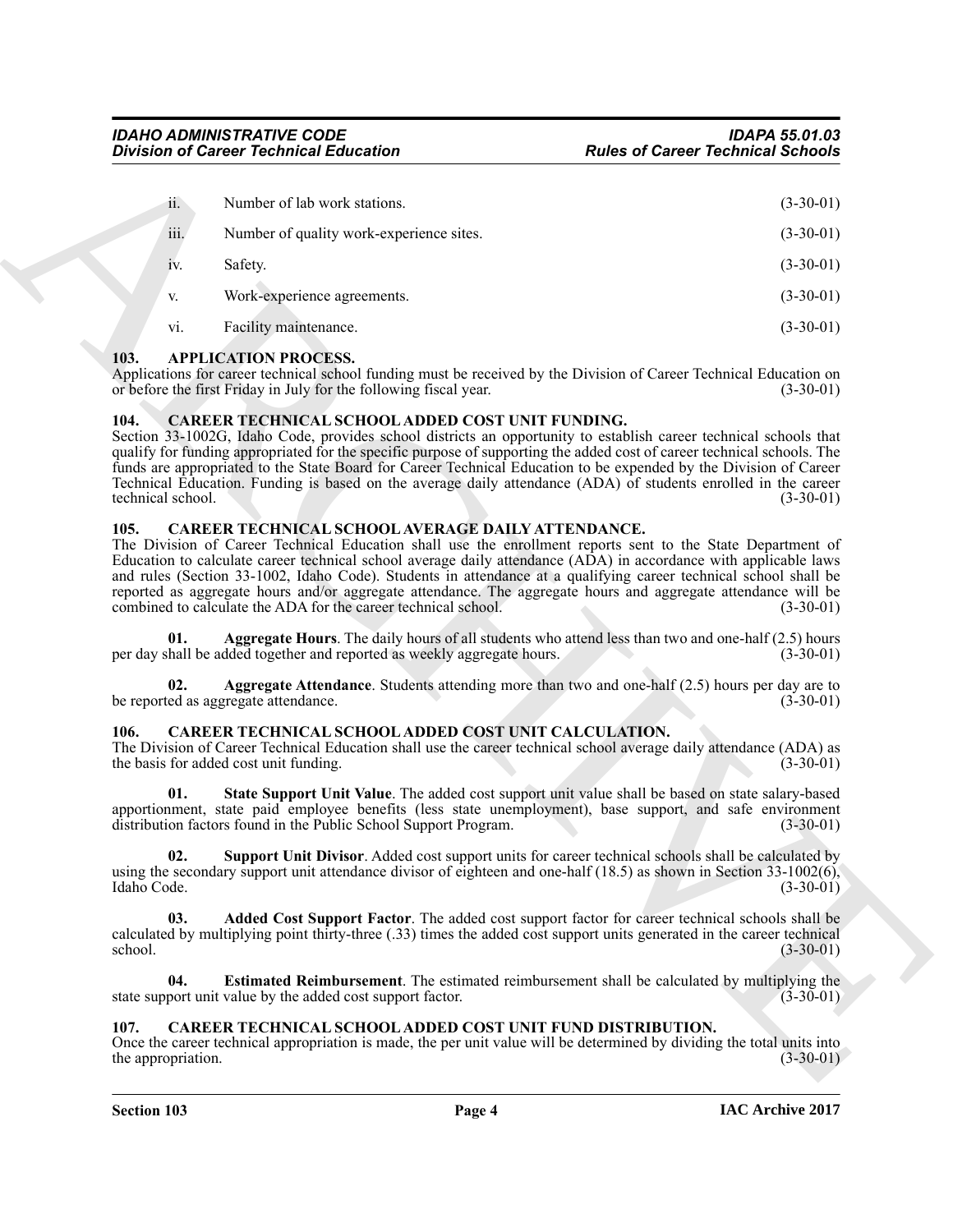<span id="page-4-8"></span>**01. Payment Distribution**. Added cost support unit funds shall be distributed by the Division of echnical Education in two (2) payments: (3-30-01) Career Technical Education in two  $(2)$  payments:

**a.** Seventy percent (70%) of the total estimated funds for which a career technical school is eligible shall be distributed each year following receipt of first-period enrollment data from the Department of Education. (3-30-01)

**b.** Based on actual support units generated during the year, the balance shall be distributed each year by July 15th. (3-30-01) by July 15th. (3-30-01)

<span id="page-4-9"></span>**02. Reduced Funding**. In the event that the legislature does not appropriate enough funds to cover at least ninety percent (90%) of the calculated per unit value, preference will be given to existing schools and funding will not be reduced to less than ninety percent (90%) of the previous vear's level. (3-30-01) will not be reduced to less than ninety percent  $(90\%)$  of the previous year's level.

<span id="page-4-7"></span>**03. Adjusted Distribution**. In the event that program growth exceeds the amount of the requested appropriation on a given year, the distribution of funds to each career technical school will be based on the projected ADA from the Annual Application or the actual ADA from the enrollment reports, whichever is smallest. (3-30-01)

# <span id="page-4-2"></span><span id="page-4-0"></span>**108. ACCOUNTABILITY.**

<span id="page-4-5"></span>**01.** Assessment Process. The Division of Career Technical Education shall develop an assessment hat includes measures and standards for career technical school programs. (3-30-01) process that includes measures and standards for career technical school programs.

<span id="page-4-4"></span><span id="page-4-3"></span>**02. Administrator Responsibility**. The administrator of each career technical school shall be responsible to provide a complete report for each program on the measures and standards at the end of each fiscal  $\frac{1}{3}$  year. (3-30-01)

Buristin's Primes of Career Technical Education<br>
Transmitter in the Chiral state of Career Technical Schools<br>
Control distribution Added vot separate and has been been determined as<br>
Source Technical Career Technical Scho **03. Accreditation**. Each career technical school shall be accredited following Department of Education guidelines. This accreditation shall be appropriate for the individual type of career technical school that is developed.  $(3-30-01)$ developed. (3-30-01)

<span id="page-4-6"></span>**04. School Improvement Plan**. The administration, faculty and staff at each career technical school shall be responsible to develop and implement a local school improvement plan based on the assessment process.

(3-30-01)

# <span id="page-4-1"></span>**109. -- 999. (RESERVED)**